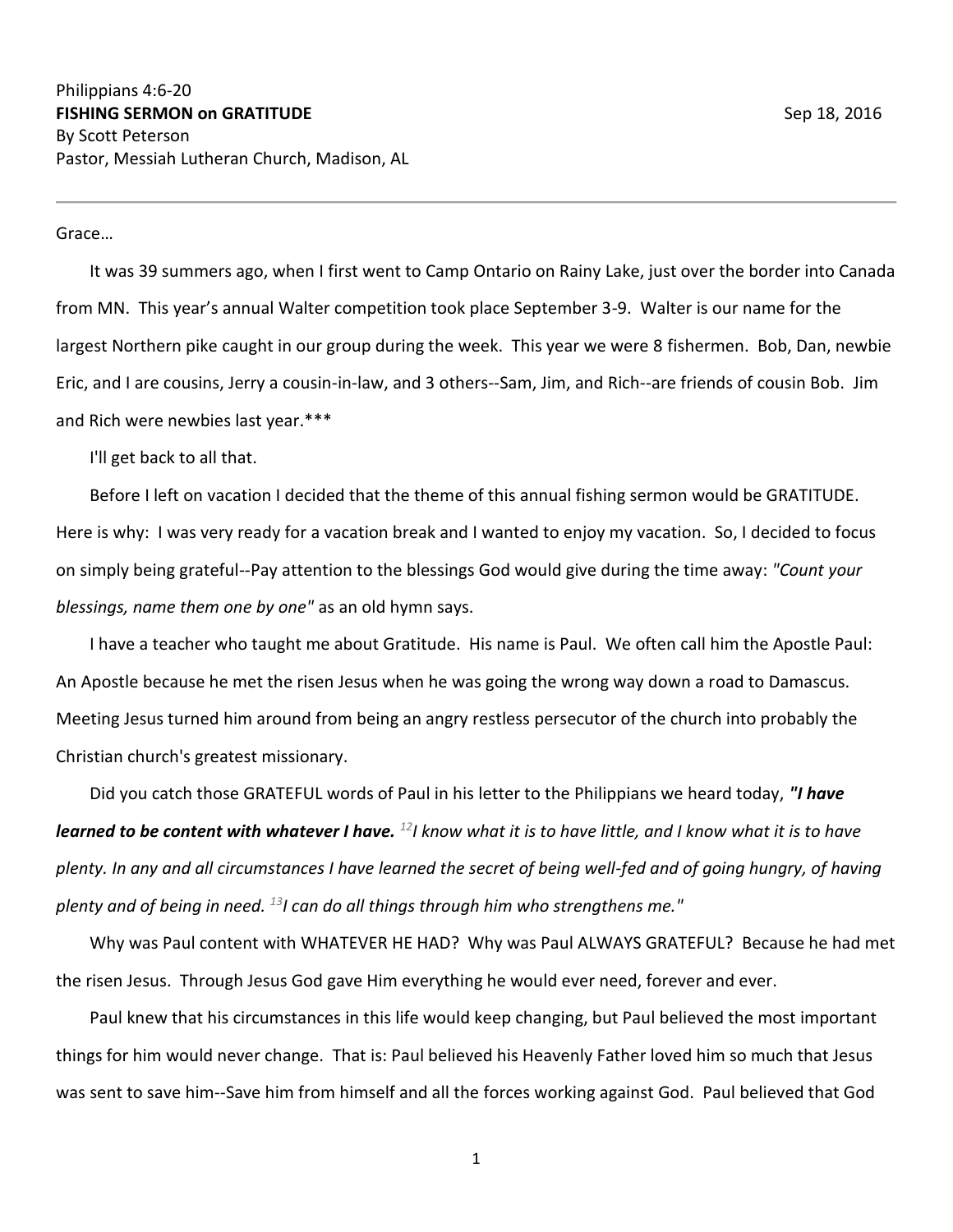promised him in Baptism that he was God's beloved child forever. Paul believed whatever was happening around him would not change God's undying commitment to him. So, it made sense, he was content.

What apparently thrilled Paul to no end was that God wanted to use him to tell this good news to others. Paul spent his life spreading the GOOD NEWS of what God has done in Jesus for people like us.

This letter to the church in Philippi is often called Paul's *epistle of joy* because he keeps coming back to the JOY he has in Christ. What makes that especially remarkable is that Paul was in prison as he wrote. Paul even is GRATEFUL to be in prison because in prison he has been able to tell people the good news of Jesus who normally would not be listening to him.

So, Paul is a professor of gratitude for us. Haven't we all experienced that when we are GRATEFUL, THANKFUL for what God provides us we live happier, more contented lives?

I wanted a happy vacation, watching and listening for God's gifts. Giving thanks seemed like the best way to do that. God is in control. Don't forget what Jesus has done for you and me. NOTHING in this life should choke out of us the life, the undying hope, the joy that our Lord bestows upon us through the death and resurrection of Jesus.\*\*\*

OK, here is the story of the annual Cousin's Fishing Trip; AKA this year's Walter Competition. As I said earlier: Walter is what we call the largest northern pike caught during the week. Cousin-in-law Jerry got the biggest fish on our first day of fishing--Saturday--allegedly 35 1/2 inches. But, I cleaned that fish and I have my doubts about the length. But, the very next day Jerry caught a fish in my boat which measured 36.5 inches. So Jerry wore the leaders shirt Sunday and going into Monday.

On Monday I had Rich from Denver in my boat. If you heard the fishing sermon a year ago, you may remember what I said about Rich. I don't think I have ever had anyone so GRATEFUL to be in my boat. Again this year each of the two days Rich was in my boat he thanked me before departing in the morning for the honor of fishing with me. And at the end of the day, he thanked me for the privilege of fishing in my boat that day.

That morning Rich was my witness as I caught a 37" fish, weighing 11.5 lbs. in Shoe Bay seizing the lead in the Walter Competition. I put that fish back in the lake. Soon after that we moved to the bay on the South side of Crow Island. We had been there about 10 minutes when I hooked another nice fish. After a lengthy fight and assistance from Rich on the motor, my right hand was just barely big enough to get a grip around the

2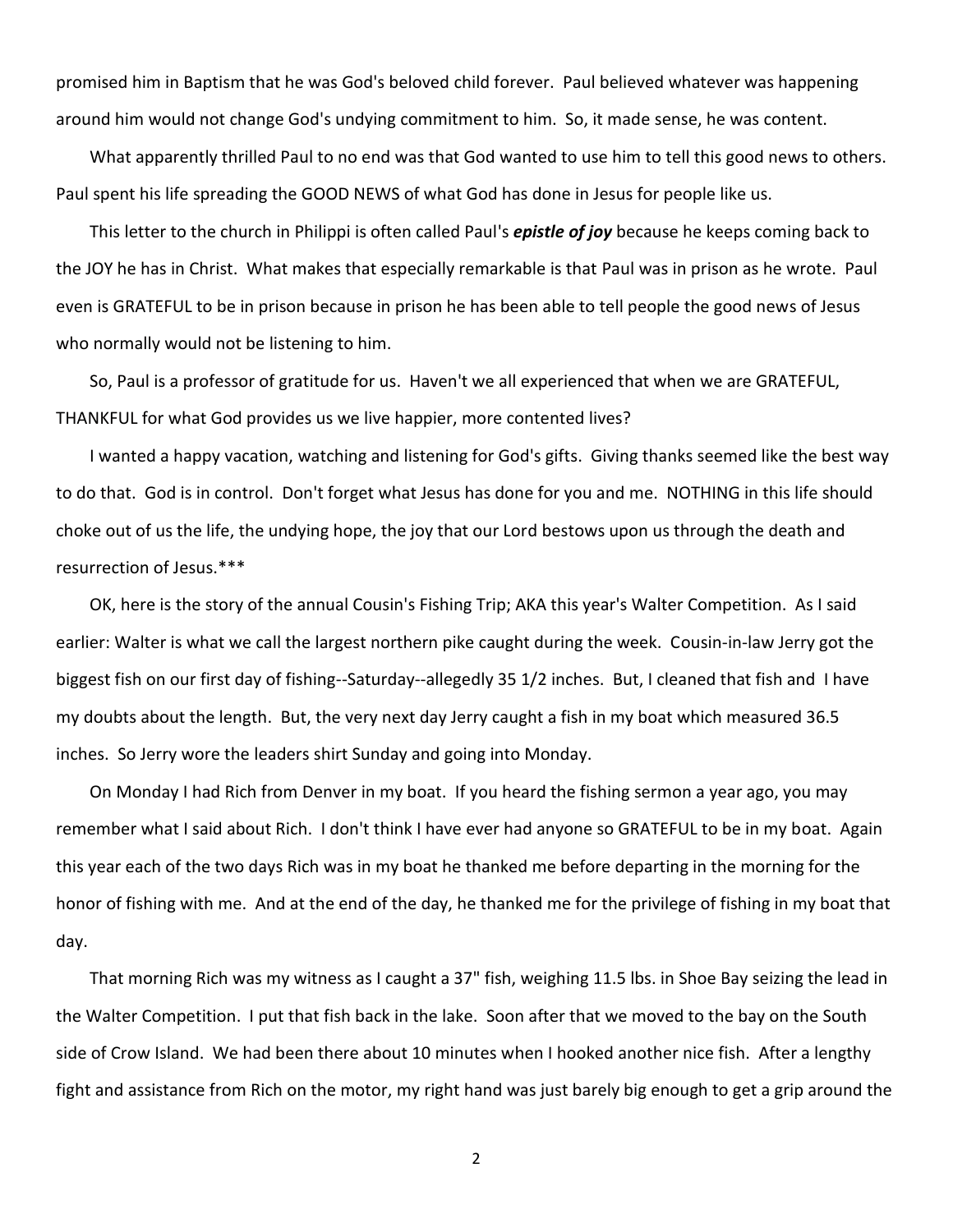neck of the fish at the gill flaps. I picked out of the water this beautiful girl (all the trophy fish are females). She was only 36.5 inches long, but 13.75 lbs. Bam! I had extended my lead.

So, on Tuesday I was wearing the Leader's Shirt and that day nothing bigger was caught. (Any year I get to wear the leader's jersey for at least one day, is a good year to me.) On Wednesday I started to wonder if 13.75 might hold up as big fish of the year. I won the Walter Trophy in 2014, and '15 each time with a fish weighing 14.5 lbs. I was hoping for a bigger fish in the Walter Competition this year.

On Wednesday in Cousin Dan's boat grateful Rich caught a big fish. Rich's fish was 38:5 inches long and weighed 16.5 lbs. Ever grateful Rich that night thanked me for things he learned watching and listening as I landed my two big fish on Monday. Rich's 16 1/2 lb. fish won the Walter trophy.

Before I left on vacation a number of you sent me off with this blessing,*' Catch Walter'*. Thank you. I tried. But, it is better that Rich got Walter this year rather than me. Why?

I caught Walter the two previous years. Winning this year's Walter award means a lot more to Rich than it would have to me. I am grateful Rich won. I probably would not be so grateful if Rich were a jerk, but he is a kind, polite, humble, gentle soul, who is remarkably GRATEFUL. I have taught Rich some things about fishing. He has taught me about GRATITUDE. I think I came out ahead on that deal.

And honestly, before even getting to Camp Ontario, I thought more than once, "*If I don't win Walter this year I hope Rich does."* I am confident Rich's glow has not worn off in the last two weeks.

Besides I have a lot to be grateful about in that trip. I am grateful for the privilege of almost a full week in the amazingly beautiful wilderness God made named Rainy Lake. I am grateful that I caught the 2nd and 3rd largest fish of that week. I am grateful all 8 of us got there and back safe and sound. No boats on the rocks, no injuries. Thank God for all that.\*\*\*

But, since I am telling fishing stories and you are pretty much trapped as listeners: I have one more. This one is from the two days before I met the fishing group to cross over into Ontario.

I drove to the small town of Karlstad in N. MN on Wed., Aug. 31 to stay with my seminary friend Mitch who is a pastor there. On Thursday I put my electric trolling motor on his canoe and we fished in Lake Bronson State Park. We caught 16 northern pike that day. We kept five of them. Not huge fish, but pretty good--fun to catch and delicious to eat. That night we had an excellent blackened fish supper I cooked on his Coleman stove. And we froze 7 more meals of fish for Mitch that went into his freezer: Lots to be grateful for there.

3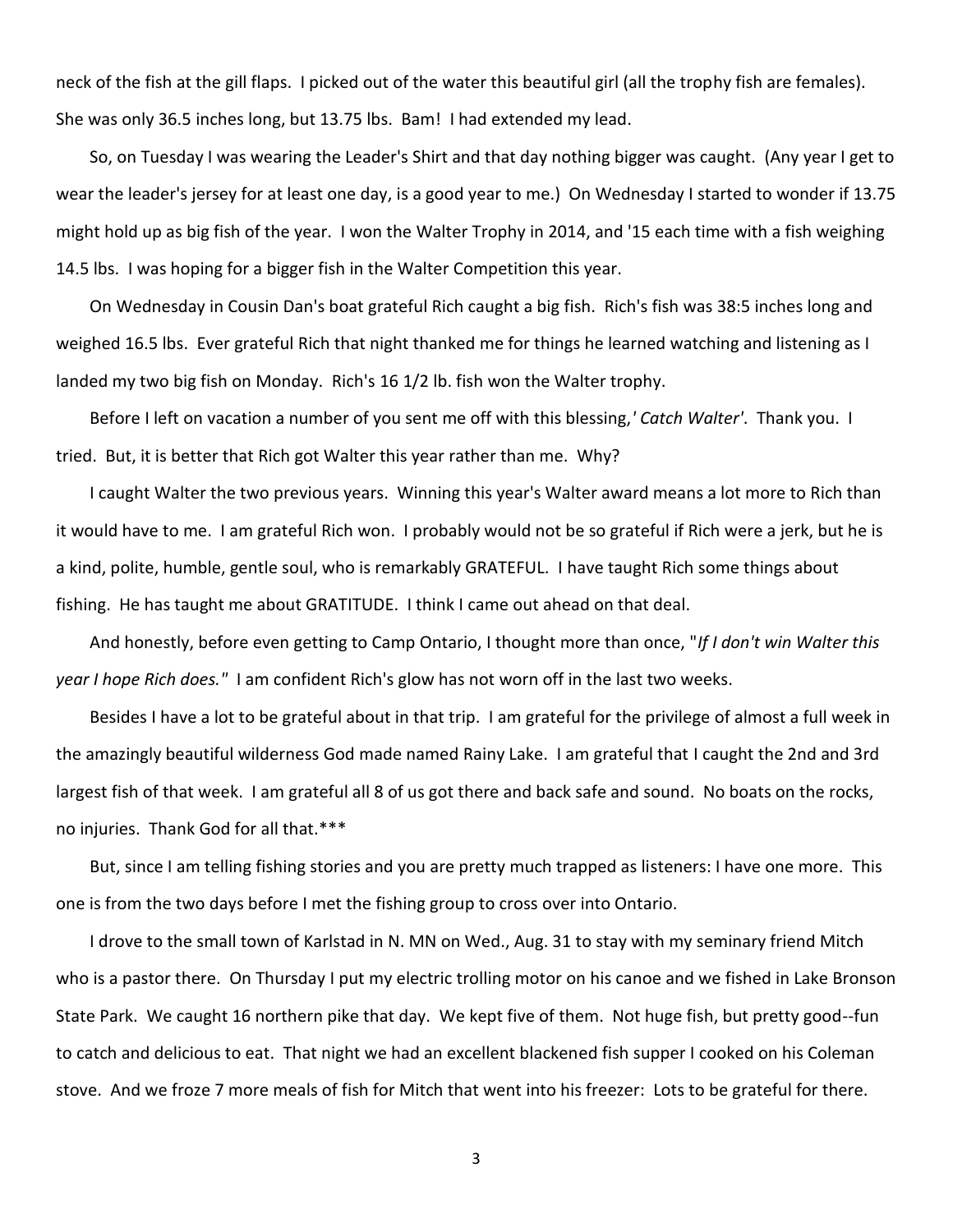The next day we drove over an hour to his home town of Baudette, MN. Just a few miles east of town we stopped at the Rapid River to fish there casting from the shore line. The water of the rapids was really gushing as we cast into the edges of the current with no luck.

So, I climbed down a rocky ledge onto about a 2 foot by 2 foot rock surface, just a few inches above the water level and started casting. No bites, but as I was casting I thought, *"If I get a good fish on here, how could I possibly land it on this little platform that my two large feet are mostly covering?*

Well, a few minutes later I cast parallel to the shoreline into relatively still water and after just a few cranks I felt a twitch on my line and then it stopped. I thought I must be snagged on a branch or rock near the shore. But, then my line started to move. And I thought, *"That is a big fish."*

Big northern pike don't shake; they just go wherever they want to go when first hooked. I hang on and try to keep them working so eventually they will tire out. About 10 minutes after hooking this fish Mitch and I got our first look at her. About 5 minutes later I got my hand on her. No way was I going to be able to pick her up by the neck. So I tried reaching under her gill flap to grab her jaw bone in order to lift her out of the water. I tried that several times. She did not like that.

Finally I handed my fishing rod to Mitch and pulled her close with just my hand on the line. Then I got both hands under her and hoisted her on to the small rock I was standing on. She really did not like that. She flipped around and went back into the river--but still hooked. It took a while, but I got her up on the rock with me again. Again she thrashed around and went back in the river. The rock I was standing on was now very slippery. But, she was still hooked.

The third time I hoisted her on the slippery rock I was able to pin her down with both hands and one knee. When she finally calmed down I did get hold of her right jaw bone.

Shaking from an adrenaline rush I started climbing the steep rocky steps looking for higher ground to secure this powerful fish that was not exactly CAUGHT yet. I made it.

My friend Mitch was as excited as I was. He had never seen a fish caught that was that big: Let alone caught casting from a shoreline.

That big girl was 42" long, 19.25 lbs. The 2nd largest northern pike I have ever caught. By far the biggest ever caught from shore. And, bigger than any pike I have caught over the last 39 years of fishing at Camp Ontario.

4